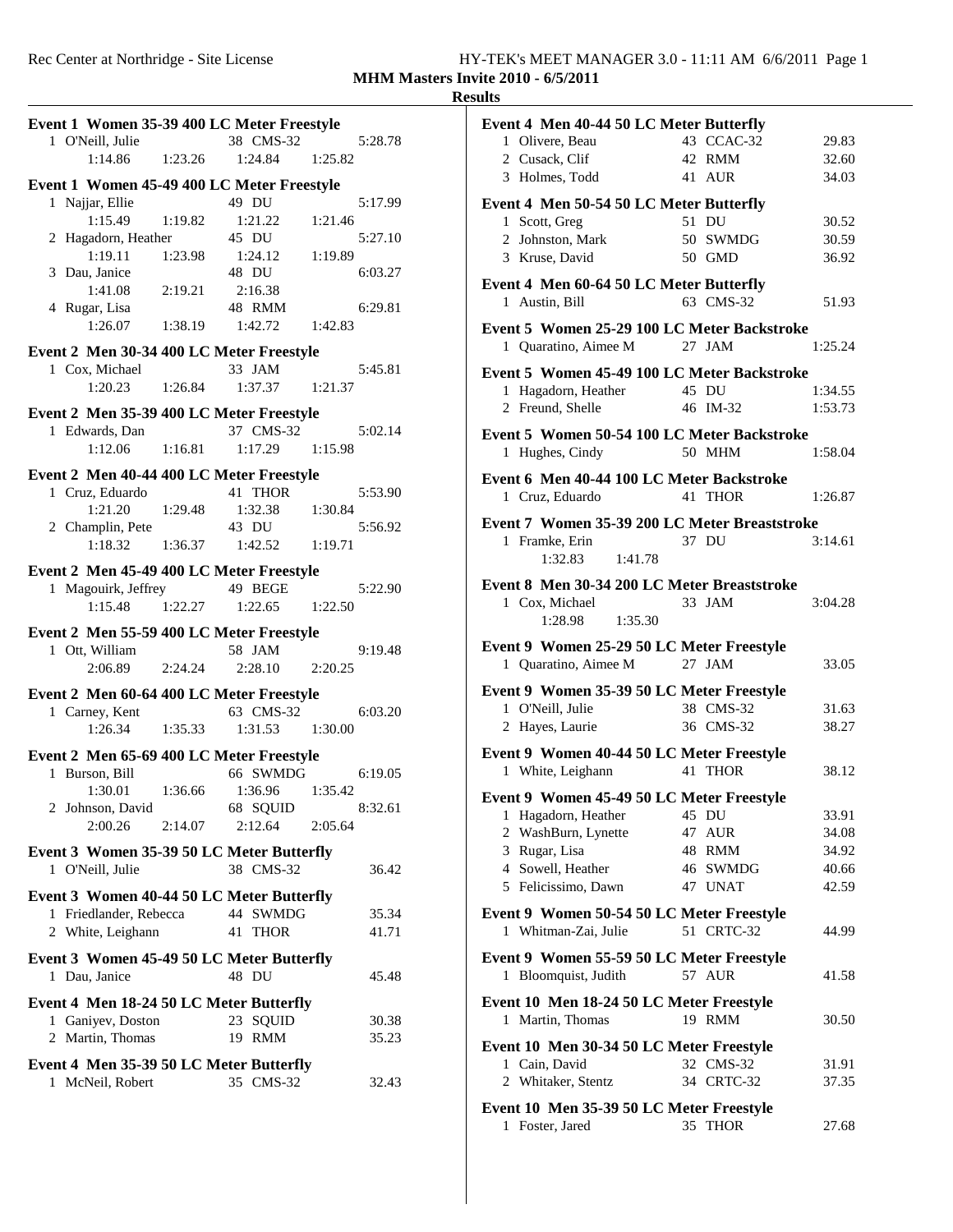| (Event 10 Men 35-39 50 LC Meter Freestyle)                 |           |            |         |  |
|------------------------------------------------------------|-----------|------------|---------|--|
| 2 McNeil, Robert                                           |           | 35 CMS-32  | 30.80   |  |
| Event 10 Men 40-44 50 LC Meter Freestyle                   |           |            |         |  |
| 1 Olivere, Beau                                            |           | 43 CCAC-32 | 28.76   |  |
| 2 Holmes, Todd                                             |           | 41 AUR     | 29.90   |  |
| 3 Cusack, Clif                                             |           | 42 RMM     | 30.26   |  |
| Event 10 Men 45-49 50 LC Meter Freestyle                   |           |            |         |  |
| 1 Barringer, Rob                                           | 45 CMS-32 |            | 28.18   |  |
| 2 Hunter, Shawn                                            |           | 47 UNAT    | 32.79   |  |
| Event 10 Men 50-54 50 LC Meter Freestyle                   |           |            |         |  |
| 1 Scott, Greg                                              |           | 51 DU      | 27.74   |  |
| 2 Johnston, Mark                                           |           | 50 SWMDG   | 28.28   |  |
| 3 Kruse, David                                             |           | 50 GMD     | 33.94   |  |
| 4 Kostyrka, Joel                                           |           | 50 UNAT    | 43.85   |  |
| Event 10 Men 55-59 50 LC Meter Freestyle                   |           |            |         |  |
| 1 Carlton, William                                         |           | 56 SQD-32  | 37.66   |  |
| 2 Ott, William                                             |           | 58 JAM     | 44.17   |  |
|                                                            |           |            |         |  |
| Event 10 Men 65-69 50 LC Meter Freestyle<br>1 Burson, Bill |           | 66 SWMDG   | 44.02   |  |
| 2 Johnson, David                                           |           | 68 SQUID   | 48.29   |  |
|                                                            |           |            |         |  |
| Event 12 Men 18-24 100 LC Meter Butterfly                  |           |            |         |  |
| 1 Ganiyev, Doston                                          |           | 23 SQUID   | 1:11.42 |  |
| Event 12 Men 35-39 100 LC Meter Butterfly                  |           |            |         |  |
| 1 Edwards, Dan                                             |           | 37 CMS-32  | 1:07.36 |  |
| Event 12 Men 40-44 100 LC Meter Butterfly                  |           |            |         |  |
|                                                            |           |            |         |  |
| --- Olivere, Beau 43 CCAC-32                               |           |            | DQ      |  |
|                                                            |           |            |         |  |
| Event 13 Women 25-29 200 LC Meter Backstroke               |           |            |         |  |
| 1 Quaratino, Aimee M 27 JAM                                |           |            | 3:20.81 |  |
| 1:39.93                                                    | 1:40.88   |            |         |  |
| Event 13 Women 45-49 200 LC Meter Backstroke               |           |            |         |  |
| 1 Najjar, Ellie                                            |           | 49 DU      | 3:05.66 |  |
| 1:31.00 1:34.66                                            |           |            |         |  |
| Event 14 Men 40-44 200 LC Meter Backstroke                 |           |            |         |  |
| 1 Cruz, Eduardo                                            |           | 41 THOR    | 3:06.53 |  |
| 1:32.32                                                    | 1:34.21   |            |         |  |
| 2 Cusack, Clif                                             |           | 42 RMM     | 3:07.35 |  |
| 1:31.83                                                    | 1:35.52   |            |         |  |
| Event 14 Men 45-49 200 LC Meter Backstroke                 |           |            |         |  |
| 1 Magouirk, Jeffrey                                        |           | 49 BEGE    | 3:12.85 |  |
| 1:35.60                                                    | 1:37.25   |            |         |  |
| Event 15 Women 35-39 200 LC Meter IM                       |           |            |         |  |
| 1 Framke, Erin                                             |           | 37 DU      | 2:58.77 |  |
| 1:26.99                                                    | 1:31.78   |            |         |  |
| 2 O'Neill, Julie                                           |           | 38 CMS-32  | 3:01.78 |  |
| 1:28.60                                                    | 1:33.18   |            |         |  |
| Event 15 Women 40-44 200 LC Meter IM                       |           |            |         |  |
| 1 White, Leighann                                          |           | 41 THOR    | 3:32.09 |  |
| 1:38.09                                                    | 1:54.00   |            |         |  |

| <b>Event 16 Men 30-34 200 LC Meter IM</b><br>1 Cox, Michael<br>1:14.36         | 1:24.62   | 33 JAM    | 2:38.98 |
|--------------------------------------------------------------------------------|-----------|-----------|---------|
|                                                                                |           |           |         |
| Event 16 Men 35-39 200 LC Meter IM<br>--- Foster, Jared<br>$1:22.39$ $1:31.95$ |           | 35 THOR   | DQ      |
| Event 16 Men 40-44 200 LC Meter IM                                             |           |           |         |
| 1 Champlin, Pete                                                               |           | 43 DU     | 2:43.43 |
| 1:16.96                                                                        | 1:26.47   |           |         |
| 2 Holmes, Todd<br>1:22.56                                                      | 1:34.58   | 41 AUR    | 2:57.14 |
|                                                                                |           |           |         |
| Event 16 Men 60-64 200 LC Meter IM                                             |           |           |         |
| 1 Carney, Kent                                                                 |           | 63 CMS-32 | 3:17.21 |
| 1:35.37 1:41.84                                                                |           |           |         |
| 2 Austin, Bill                                                                 |           | 63 CMS-32 | 4:01.40 |
| 1:57.74                                                                        | 2:03.66   |           |         |
| Event 17 Women 25-29 50 LC Meter Breaststroke                                  |           |           |         |
|                                                                                |           | $27$ JAM  | 45.67   |
| 1 Quaratino, Aimee M                                                           |           |           |         |
| Event 17 Women 35-39 50 LC Meter Breaststroke                                  |           |           |         |
| 1 Framke, Erin                                                                 |           | 37 DU     | 42.19   |
| 2 Hayes, Laurie                                                                |           | 36 CMS-32 | 50.90   |
|                                                                                |           |           |         |
| Event 17 Women 40-44 50 LC Meter Breaststroke                                  |           |           |         |
| 1 Friedlander, Rebecca 44 SWMDG                                                |           |           | 50.57   |
| Event 17 Women 45-49 50 LC Meter Breaststroke                                  |           |           |         |
| 1 WashBurn, Lynette                                                            |           | 47 AUR    | 41.98   |
|                                                                                |           | 48 RMM    | 51.08   |
| 2 Rugar, Lisa                                                                  |           |           |         |
| Event 17 Women 50-54 50 LC Meter Breaststroke                                  |           |           |         |
| 1 Hughes, Cindy                                                                |           | 50 MHM    | 59.72   |
|                                                                                |           |           |         |
| Event 17 Women 55-59 50 LC Meter Breaststroke                                  |           |           |         |
| 1 Bloomquist, Judith                                                           |           | 57 AUR    | 58.27   |
| Event 18 Men 18-24 50 LC Meter Breaststroke                                    |           |           |         |
| 1 Ganiyev, Doston                                                              |           | 23 SQUID  | 36.18   |
|                                                                                |           |           |         |
| Event 18 Men 30-34 50 LC Meter Breaststroke                                    |           |           |         |
| 1 Cain, David                                                                  | 32 CMS-32 |           | 37.62   |
| Event 18 Men 50-54 50 LC Meter Breaststroke                                    |           |           |         |
|                                                                                |           | 51 DU     | 35.11   |
| 1 Scott, Greg                                                                  |           |           |         |
| 2 Johnston, Mark                                                               |           | 50 SWMDG  | 38.34   |
| 3 Kruse, David                                                                 |           | 50 GMD    | 39.94   |
| --- Kostyrka, Joel                                                             |           | 50 UNAT   | DQ      |
| Event 18 Men 55-59 50 LC Meter Breaststroke                                    |           |           |         |
| 1 Carlton, William                                                             |           | 56 SQD-32 | 45.93   |
|                                                                                |           |           |         |
| Event 18 Men 65-69 50 LC Meter Breaststroke                                    |           |           |         |
| 1 Johnson, David                                                               |           | 68 SOUID  | 1:02.11 |
| Event 19 Women 25-29 100 LC Meter Freestyle                                    |           |           |         |
|                                                                                |           |           |         |
| 1 Shuss, Audrey                                                                |           | 27 JAM    | 1:10.80 |
| Event 19 Women 35-39 100 LC Meter Freestyle                                    |           |           |         |
| 1 Hayes, Laurie                                                                |           | 36 CMS-32 | 1:26.61 |
|                                                                                |           |           |         |
| Event 19 Women 40-44 100 LC Meter Freestyle                                    |           |           |         |
| 1 White, Leighann                                                              |           | 41 THOR   | 1:23.36 |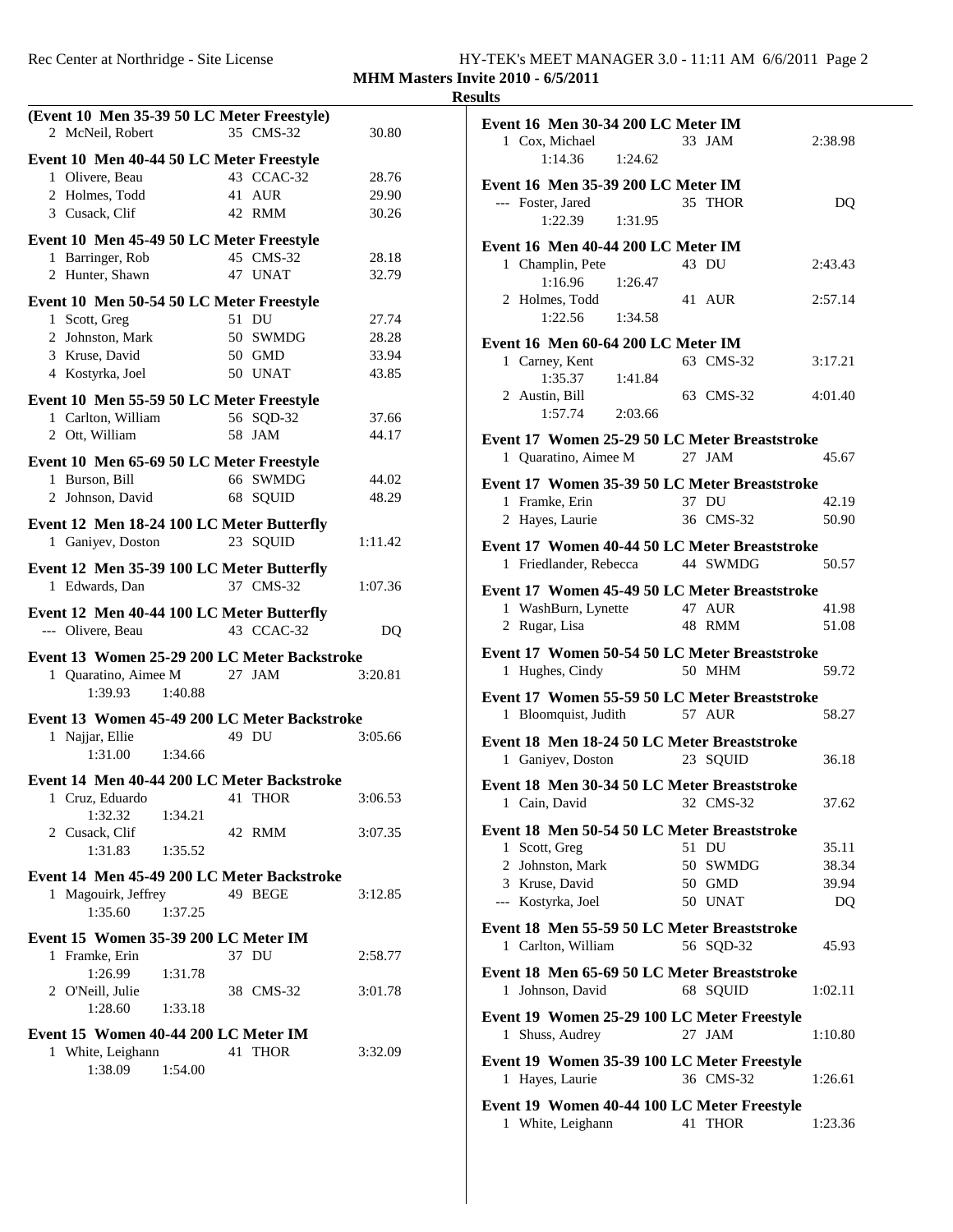| Event 19 Women 45-49 100 LC Meter Freestyle                    |            |                    |
|----------------------------------------------------------------|------------|--------------------|
| 1 Rugar, Lisa                                                  | 48 RMM     | 1:21.84            |
| 2 Sowell, Heather                                              | 46 SWMDG   | 1:36.41            |
| Event 19 Women 50-54 100 LC Meter Freestyle                    |            |                    |
| 1 Whitman-Zai, Julie                                           | 51 CRTC-32 | 1:44.16            |
| Event 20 Men 18-24 100 LC Meter Freestyle                      |            |                    |
| 1 Martin, Thomas                                               | 19 RMM     | 1:08.15            |
| Event 20 Men 30-34 100 LC Meter Freestyle                      |            |                    |
| 1 Whitaker, Stentz                                             | 34 CRTC-32 | 1:25.96            |
|                                                                |            |                    |
| Event 20 Men 35-39 100 LC Meter Freestyle<br>1 Foster, Jared   | 35 THOR    | 1:02.73            |
|                                                                |            |                    |
| Event 20 Men 40-44 100 LC Meter Freestyle                      | 43 CCAC-32 |                    |
| 1 Olivere, Beau<br>2 Holmes, Todd                              | 41 AUR     | 1:03.34<br>1:10.67 |
| 3 Cusack, Clif                                                 | 42 RMM     | 1:12.68            |
|                                                                |            |                    |
| Event 20 Men 45-49 100 LC Meter Freestyle<br>1 Barringer, Rob  | 45 CMS-32  |                    |
|                                                                |            | 1:01.36            |
| Event 20 Men 50-54 100 LC Meter Freestyle                      |            |                    |
| 1 Kostyrka, Joel                                               | 50 UNAT    | 1:47.46            |
| Event 20 Men 55-59 100 LC Meter Freestyle                      |            |                    |
| 1 Carlton, William                                             | 56 SQD-32  | 1:35.65            |
| 2 Ott, William                                                 | 58 JAM     | 1:44.55            |
| Event 20 Men 65-69 100 LC Meter Freestyle                      |            |                    |
| 1 Johnson, David                                               | 68 SQUID   | 1:50.62            |
| Event 22 Men 35-39 200 LC Meter Butterfly                      |            |                    |
| 1 Edwards, Dan                                                 | 37 CMS-32  | 2:44.12            |
| 1:13.00<br>1:31.12                                             |            |                    |
| Event 22 Men 40-44 200 LC Meter Butterfly                      |            |                    |
| 1 Cruz, Eduardo                                                | 41 THOR    | 3:20.92            |
| 1:31.71<br>1:49.21                                             |            |                    |
| Event 22 Men 60-64 200 LC Meter Butterfly                      |            |                    |
| 1 Carney, Kent                                                 | 63 CMS-32  | 3:30.99            |
| 1:40.97<br>1:50.02                                             |            |                    |
| Event 23 Women 40-44 50 LC Meter Backstroke                    |            |                    |
| 1 Friedlander, Rebecca                                         | 44 SWMDG   | 45.37              |
| Event 23 Women 45-49 50 LC Meter Backstroke                    |            |                    |
| 1 Felicissimo, Dawn                                            | 47 UNAT    | 50.31              |
|                                                                |            |                    |
| Event 23 Women 50-54 50 LC Meter Backstroke<br>1 Hughes, Cindy | 50 MHM     | 53.20              |
|                                                                |            |                    |
| Event 24 Men 40-44 50 LC Meter Backstroke                      |            |                    |
| 1 Cusack, Clif                                                 | 42 RMM     | 38.69              |
| Event 24 Men 45-49 50 LC Meter Backstroke                      |            |                    |
| 1 Barringer, Rob                                               | 45 CMS-32  | 35.88              |
| Event 24 Men 50-54 50 LC Meter Backstroke                      |            |                    |
| 1 Johnston, Mark                                               | 50 SWMDG   | 34.55              |
| 2 Scott, Greg                                                  | 51 DU      | 36.64              |
| Event 24 Men 60-64 50 LC Meter Backstroke                      |            |                    |
| 1 Austin, Bill                                                 | 63 CMS-32  | 45.94              |
|                                                                |            |                    |

| 37 DU<br>1 Framke, Erin<br>1:30.52<br>38 CMS-32<br>2 O'Neill, Julie<br>1:36.35<br>36 CMS-32 1:51.15<br>3 Hayes, Laurie<br>Event 25 Women 45-49 100 LC Meter Breaststroke<br>1 WashBurn, Lynette 47 AUR<br>1:31.25<br>Event 25 Women 50-54 100 LC Meter Breaststroke<br>1 Hughes, Cindy<br>50 MHM<br>2:07.42<br>Event 26 Men 18-24 100 LC Meter Breaststroke<br>1 Ganiyev, Doston 23 SQUID 1:24.56<br>Event 26 Men 30-34 100 LC Meter Breaststroke<br>1 Cain, David<br>2 Cox, Michael<br>33 JAM<br>1:25.88<br>1:26.20<br>Event 26 Men 50-54 100 LC Meter Breaststroke<br>50 GMD<br>1 Kruse, David<br>1:24.83<br>Event 26 Men 55-59 100 LC Meter Breaststroke<br>1 Carlton, William<br>56 SQD-32 1:54.40<br>Event 26 Men 65-69 100 LC Meter Breaststroke<br>--- Johnson, David<br>68 SQUID<br>DQ<br>Event 27 Women 25-29 200 LC Meter Freestyle<br>1 Shuss, Audrey<br>$27$ JAM<br>2:36.55<br>$1:16.20$ $1:20.35$<br>Event 27 Women 35-39 200 LC Meter Freestyle<br>36 CMS-32<br>1 Hayes, Laurie<br>3:12.78<br>$1:33.13$ $1:39.65$<br>Event 27 Women 40-44 200 LC Meter Freestyle<br>1 White, Leighann<br>41 THOR<br>3:06.44<br>1:30.07 1:36.37<br>Event 28 Men 18-24 200 LC Meter Freestyle<br>1 Martin, Thomas<br>19 RMM<br>2:26.98<br>$1:11.39$ $1:15.59$<br>Event 28 Men 30-34 200 LC Meter Freestyle<br>34 CRTC-32<br>1 Whitaker, Stentz<br>3:27.39<br>1:54.98<br>1:32.41<br>Event 28 Men 35-39 200 LC Meter Freestyle<br>35 THOR<br>1 Foster, Jared<br>2:20.05<br>1:07.63<br>1:12.42<br>2 Edwards, Dan<br>37 CMS-32<br>2:29.57<br>1:13.73<br>1:15.84<br>Event 28 Men 40-44 200 LC Meter Freestyle<br>41 THOR<br>1 Cruz, Eduardo<br>2:41.07<br>1:19.92<br>1:21.15<br>2 Holmes, Todd<br>41 AUR<br>2:44.58<br>1:22.50<br>1:22.08<br>Event 28 Men 50-54 200 LC Meter Freestyle<br>50 SWMDG<br>Johnston, Mark<br>$\mathbf{1}$<br>2:21.89<br>1:08.48<br>1:13.41<br>2 Kostyrka, Joel<br>50 UNAT<br>3:51.08 | Event 25 Women 35-39 100 LC Meter Breaststroke |         |  |  |
|--------------------------------------------------------------------------------------------------------------------------------------------------------------------------------------------------------------------------------------------------------------------------------------------------------------------------------------------------------------------------------------------------------------------------------------------------------------------------------------------------------------------------------------------------------------------------------------------------------------------------------------------------------------------------------------------------------------------------------------------------------------------------------------------------------------------------------------------------------------------------------------------------------------------------------------------------------------------------------------------------------------------------------------------------------------------------------------------------------------------------------------------------------------------------------------------------------------------------------------------------------------------------------------------------------------------------------------------------------------------------------------------------------------------------------------------------------------------------------------------------------------------------------------------------------------------------------------------------------------------------------------------------------------------------------------------------------------------------------------------------------------------------------------------------------------------------------------------------------------------------------------------------------|------------------------------------------------|---------|--|--|
|                                                                                                                                                                                                                                                                                                                                                                                                                                                                                                                                                                                                                                                                                                                                                                                                                                                                                                                                                                                                                                                                                                                                                                                                                                                                                                                                                                                                                                                                                                                                                                                                                                                                                                                                                                                                                                                                                                        |                                                |         |  |  |
|                                                                                                                                                                                                                                                                                                                                                                                                                                                                                                                                                                                                                                                                                                                                                                                                                                                                                                                                                                                                                                                                                                                                                                                                                                                                                                                                                                                                                                                                                                                                                                                                                                                                                                                                                                                                                                                                                                        |                                                |         |  |  |
|                                                                                                                                                                                                                                                                                                                                                                                                                                                                                                                                                                                                                                                                                                                                                                                                                                                                                                                                                                                                                                                                                                                                                                                                                                                                                                                                                                                                                                                                                                                                                                                                                                                                                                                                                                                                                                                                                                        |                                                |         |  |  |
|                                                                                                                                                                                                                                                                                                                                                                                                                                                                                                                                                                                                                                                                                                                                                                                                                                                                                                                                                                                                                                                                                                                                                                                                                                                                                                                                                                                                                                                                                                                                                                                                                                                                                                                                                                                                                                                                                                        |                                                |         |  |  |
|                                                                                                                                                                                                                                                                                                                                                                                                                                                                                                                                                                                                                                                                                                                                                                                                                                                                                                                                                                                                                                                                                                                                                                                                                                                                                                                                                                                                                                                                                                                                                                                                                                                                                                                                                                                                                                                                                                        |                                                |         |  |  |
|                                                                                                                                                                                                                                                                                                                                                                                                                                                                                                                                                                                                                                                                                                                                                                                                                                                                                                                                                                                                                                                                                                                                                                                                                                                                                                                                                                                                                                                                                                                                                                                                                                                                                                                                                                                                                                                                                                        |                                                |         |  |  |
|                                                                                                                                                                                                                                                                                                                                                                                                                                                                                                                                                                                                                                                                                                                                                                                                                                                                                                                                                                                                                                                                                                                                                                                                                                                                                                                                                                                                                                                                                                                                                                                                                                                                                                                                                                                                                                                                                                        |                                                |         |  |  |
|                                                                                                                                                                                                                                                                                                                                                                                                                                                                                                                                                                                                                                                                                                                                                                                                                                                                                                                                                                                                                                                                                                                                                                                                                                                                                                                                                                                                                                                                                                                                                                                                                                                                                                                                                                                                                                                                                                        |                                                |         |  |  |
|                                                                                                                                                                                                                                                                                                                                                                                                                                                                                                                                                                                                                                                                                                                                                                                                                                                                                                                                                                                                                                                                                                                                                                                                                                                                                                                                                                                                                                                                                                                                                                                                                                                                                                                                                                                                                                                                                                        |                                                |         |  |  |
|                                                                                                                                                                                                                                                                                                                                                                                                                                                                                                                                                                                                                                                                                                                                                                                                                                                                                                                                                                                                                                                                                                                                                                                                                                                                                                                                                                                                                                                                                                                                                                                                                                                                                                                                                                                                                                                                                                        |                                                |         |  |  |
|                                                                                                                                                                                                                                                                                                                                                                                                                                                                                                                                                                                                                                                                                                                                                                                                                                                                                                                                                                                                                                                                                                                                                                                                                                                                                                                                                                                                                                                                                                                                                                                                                                                                                                                                                                                                                                                                                                        |                                                |         |  |  |
|                                                                                                                                                                                                                                                                                                                                                                                                                                                                                                                                                                                                                                                                                                                                                                                                                                                                                                                                                                                                                                                                                                                                                                                                                                                                                                                                                                                                                                                                                                                                                                                                                                                                                                                                                                                                                                                                                                        |                                                |         |  |  |
|                                                                                                                                                                                                                                                                                                                                                                                                                                                                                                                                                                                                                                                                                                                                                                                                                                                                                                                                                                                                                                                                                                                                                                                                                                                                                                                                                                                                                                                                                                                                                                                                                                                                                                                                                                                                                                                                                                        |                                                |         |  |  |
|                                                                                                                                                                                                                                                                                                                                                                                                                                                                                                                                                                                                                                                                                                                                                                                                                                                                                                                                                                                                                                                                                                                                                                                                                                                                                                                                                                                                                                                                                                                                                                                                                                                                                                                                                                                                                                                                                                        |                                                |         |  |  |
|                                                                                                                                                                                                                                                                                                                                                                                                                                                                                                                                                                                                                                                                                                                                                                                                                                                                                                                                                                                                                                                                                                                                                                                                                                                                                                                                                                                                                                                                                                                                                                                                                                                                                                                                                                                                                                                                                                        |                                                |         |  |  |
|                                                                                                                                                                                                                                                                                                                                                                                                                                                                                                                                                                                                                                                                                                                                                                                                                                                                                                                                                                                                                                                                                                                                                                                                                                                                                                                                                                                                                                                                                                                                                                                                                                                                                                                                                                                                                                                                                                        |                                                |         |  |  |
|                                                                                                                                                                                                                                                                                                                                                                                                                                                                                                                                                                                                                                                                                                                                                                                                                                                                                                                                                                                                                                                                                                                                                                                                                                                                                                                                                                                                                                                                                                                                                                                                                                                                                                                                                                                                                                                                                                        |                                                |         |  |  |
|                                                                                                                                                                                                                                                                                                                                                                                                                                                                                                                                                                                                                                                                                                                                                                                                                                                                                                                                                                                                                                                                                                                                                                                                                                                                                                                                                                                                                                                                                                                                                                                                                                                                                                                                                                                                                                                                                                        |                                                |         |  |  |
|                                                                                                                                                                                                                                                                                                                                                                                                                                                                                                                                                                                                                                                                                                                                                                                                                                                                                                                                                                                                                                                                                                                                                                                                                                                                                                                                                                                                                                                                                                                                                                                                                                                                                                                                                                                                                                                                                                        |                                                |         |  |  |
|                                                                                                                                                                                                                                                                                                                                                                                                                                                                                                                                                                                                                                                                                                                                                                                                                                                                                                                                                                                                                                                                                                                                                                                                                                                                                                                                                                                                                                                                                                                                                                                                                                                                                                                                                                                                                                                                                                        |                                                |         |  |  |
|                                                                                                                                                                                                                                                                                                                                                                                                                                                                                                                                                                                                                                                                                                                                                                                                                                                                                                                                                                                                                                                                                                                                                                                                                                                                                                                                                                                                                                                                                                                                                                                                                                                                                                                                                                                                                                                                                                        |                                                |         |  |  |
|                                                                                                                                                                                                                                                                                                                                                                                                                                                                                                                                                                                                                                                                                                                                                                                                                                                                                                                                                                                                                                                                                                                                                                                                                                                                                                                                                                                                                                                                                                                                                                                                                                                                                                                                                                                                                                                                                                        |                                                |         |  |  |
|                                                                                                                                                                                                                                                                                                                                                                                                                                                                                                                                                                                                                                                                                                                                                                                                                                                                                                                                                                                                                                                                                                                                                                                                                                                                                                                                                                                                                                                                                                                                                                                                                                                                                                                                                                                                                                                                                                        |                                                |         |  |  |
|                                                                                                                                                                                                                                                                                                                                                                                                                                                                                                                                                                                                                                                                                                                                                                                                                                                                                                                                                                                                                                                                                                                                                                                                                                                                                                                                                                                                                                                                                                                                                                                                                                                                                                                                                                                                                                                                                                        |                                                |         |  |  |
|                                                                                                                                                                                                                                                                                                                                                                                                                                                                                                                                                                                                                                                                                                                                                                                                                                                                                                                                                                                                                                                                                                                                                                                                                                                                                                                                                                                                                                                                                                                                                                                                                                                                                                                                                                                                                                                                                                        |                                                |         |  |  |
|                                                                                                                                                                                                                                                                                                                                                                                                                                                                                                                                                                                                                                                                                                                                                                                                                                                                                                                                                                                                                                                                                                                                                                                                                                                                                                                                                                                                                                                                                                                                                                                                                                                                                                                                                                                                                                                                                                        |                                                |         |  |  |
|                                                                                                                                                                                                                                                                                                                                                                                                                                                                                                                                                                                                                                                                                                                                                                                                                                                                                                                                                                                                                                                                                                                                                                                                                                                                                                                                                                                                                                                                                                                                                                                                                                                                                                                                                                                                                                                                                                        |                                                |         |  |  |
|                                                                                                                                                                                                                                                                                                                                                                                                                                                                                                                                                                                                                                                                                                                                                                                                                                                                                                                                                                                                                                                                                                                                                                                                                                                                                                                                                                                                                                                                                                                                                                                                                                                                                                                                                                                                                                                                                                        |                                                |         |  |  |
|                                                                                                                                                                                                                                                                                                                                                                                                                                                                                                                                                                                                                                                                                                                                                                                                                                                                                                                                                                                                                                                                                                                                                                                                                                                                                                                                                                                                                                                                                                                                                                                                                                                                                                                                                                                                                                                                                                        |                                                |         |  |  |
|                                                                                                                                                                                                                                                                                                                                                                                                                                                                                                                                                                                                                                                                                                                                                                                                                                                                                                                                                                                                                                                                                                                                                                                                                                                                                                                                                                                                                                                                                                                                                                                                                                                                                                                                                                                                                                                                                                        |                                                |         |  |  |
|                                                                                                                                                                                                                                                                                                                                                                                                                                                                                                                                                                                                                                                                                                                                                                                                                                                                                                                                                                                                                                                                                                                                                                                                                                                                                                                                                                                                                                                                                                                                                                                                                                                                                                                                                                                                                                                                                                        |                                                |         |  |  |
|                                                                                                                                                                                                                                                                                                                                                                                                                                                                                                                                                                                                                                                                                                                                                                                                                                                                                                                                                                                                                                                                                                                                                                                                                                                                                                                                                                                                                                                                                                                                                                                                                                                                                                                                                                                                                                                                                                        |                                                |         |  |  |
|                                                                                                                                                                                                                                                                                                                                                                                                                                                                                                                                                                                                                                                                                                                                                                                                                                                                                                                                                                                                                                                                                                                                                                                                                                                                                                                                                                                                                                                                                                                                                                                                                                                                                                                                                                                                                                                                                                        |                                                |         |  |  |
|                                                                                                                                                                                                                                                                                                                                                                                                                                                                                                                                                                                                                                                                                                                                                                                                                                                                                                                                                                                                                                                                                                                                                                                                                                                                                                                                                                                                                                                                                                                                                                                                                                                                                                                                                                                                                                                                                                        |                                                |         |  |  |
|                                                                                                                                                                                                                                                                                                                                                                                                                                                                                                                                                                                                                                                                                                                                                                                                                                                                                                                                                                                                                                                                                                                                                                                                                                                                                                                                                                                                                                                                                                                                                                                                                                                                                                                                                                                                                                                                                                        |                                                |         |  |  |
|                                                                                                                                                                                                                                                                                                                                                                                                                                                                                                                                                                                                                                                                                                                                                                                                                                                                                                                                                                                                                                                                                                                                                                                                                                                                                                                                                                                                                                                                                                                                                                                                                                                                                                                                                                                                                                                                                                        |                                                |         |  |  |
|                                                                                                                                                                                                                                                                                                                                                                                                                                                                                                                                                                                                                                                                                                                                                                                                                                                                                                                                                                                                                                                                                                                                                                                                                                                                                                                                                                                                                                                                                                                                                                                                                                                                                                                                                                                                                                                                                                        |                                                |         |  |  |
|                                                                                                                                                                                                                                                                                                                                                                                                                                                                                                                                                                                                                                                                                                                                                                                                                                                                                                                                                                                                                                                                                                                                                                                                                                                                                                                                                                                                                                                                                                                                                                                                                                                                                                                                                                                                                                                                                                        |                                                |         |  |  |
|                                                                                                                                                                                                                                                                                                                                                                                                                                                                                                                                                                                                                                                                                                                                                                                                                                                                                                                                                                                                                                                                                                                                                                                                                                                                                                                                                                                                                                                                                                                                                                                                                                                                                                                                                                                                                                                                                                        |                                                |         |  |  |
|                                                                                                                                                                                                                                                                                                                                                                                                                                                                                                                                                                                                                                                                                                                                                                                                                                                                                                                                                                                                                                                                                                                                                                                                                                                                                                                                                                                                                                                                                                                                                                                                                                                                                                                                                                                                                                                                                                        |                                                |         |  |  |
|                                                                                                                                                                                                                                                                                                                                                                                                                                                                                                                                                                                                                                                                                                                                                                                                                                                                                                                                                                                                                                                                                                                                                                                                                                                                                                                                                                                                                                                                                                                                                                                                                                                                                                                                                                                                                                                                                                        |                                                |         |  |  |
|                                                                                                                                                                                                                                                                                                                                                                                                                                                                                                                                                                                                                                                                                                                                                                                                                                                                                                                                                                                                                                                                                                                                                                                                                                                                                                                                                                                                                                                                                                                                                                                                                                                                                                                                                                                                                                                                                                        |                                                |         |  |  |
|                                                                                                                                                                                                                                                                                                                                                                                                                                                                                                                                                                                                                                                                                                                                                                                                                                                                                                                                                                                                                                                                                                                                                                                                                                                                                                                                                                                                                                                                                                                                                                                                                                                                                                                                                                                                                                                                                                        |                                                |         |  |  |
|                                                                                                                                                                                                                                                                                                                                                                                                                                                                                                                                                                                                                                                                                                                                                                                                                                                                                                                                                                                                                                                                                                                                                                                                                                                                                                                                                                                                                                                                                                                                                                                                                                                                                                                                                                                                                                                                                                        |                                                |         |  |  |
|                                                                                                                                                                                                                                                                                                                                                                                                                                                                                                                                                                                                                                                                                                                                                                                                                                                                                                                                                                                                                                                                                                                                                                                                                                                                                                                                                                                                                                                                                                                                                                                                                                                                                                                                                                                                                                                                                                        |                                                |         |  |  |
|                                                                                                                                                                                                                                                                                                                                                                                                                                                                                                                                                                                                                                                                                                                                                                                                                                                                                                                                                                                                                                                                                                                                                                                                                                                                                                                                                                                                                                                                                                                                                                                                                                                                                                                                                                                                                                                                                                        |                                                |         |  |  |
|                                                                                                                                                                                                                                                                                                                                                                                                                                                                                                                                                                                                                                                                                                                                                                                                                                                                                                                                                                                                                                                                                                                                                                                                                                                                                                                                                                                                                                                                                                                                                                                                                                                                                                                                                                                                                                                                                                        |                                                |         |  |  |
|                                                                                                                                                                                                                                                                                                                                                                                                                                                                                                                                                                                                                                                                                                                                                                                                                                                                                                                                                                                                                                                                                                                                                                                                                                                                                                                                                                                                                                                                                                                                                                                                                                                                                                                                                                                                                                                                                                        |                                                |         |  |  |
|                                                                                                                                                                                                                                                                                                                                                                                                                                                                                                                                                                                                                                                                                                                                                                                                                                                                                                                                                                                                                                                                                                                                                                                                                                                                                                                                                                                                                                                                                                                                                                                                                                                                                                                                                                                                                                                                                                        |                                                |         |  |  |
|                                                                                                                                                                                                                                                                                                                                                                                                                                                                                                                                                                                                                                                                                                                                                                                                                                                                                                                                                                                                                                                                                                                                                                                                                                                                                                                                                                                                                                                                                                                                                                                                                                                                                                                                                                                                                                                                                                        |                                                |         |  |  |
|                                                                                                                                                                                                                                                                                                                                                                                                                                                                                                                                                                                                                                                                                                                                                                                                                                                                                                                                                                                                                                                                                                                                                                                                                                                                                                                                                                                                                                                                                                                                                                                                                                                                                                                                                                                                                                                                                                        | 1:52.47                                        | 1:58.61 |  |  |